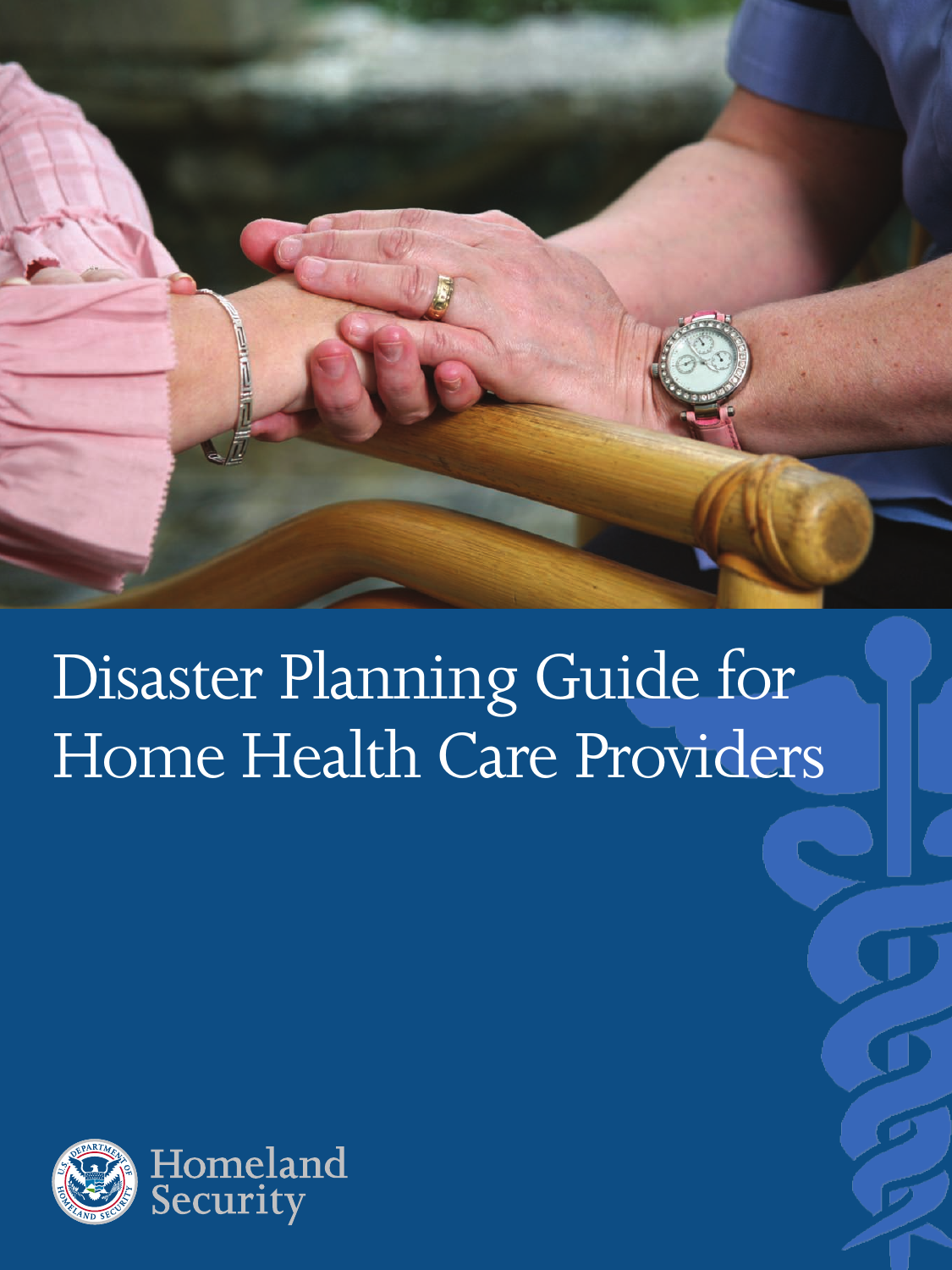

### Preparedness Planning for *Home Health Care Providers*

#### How to prepare for the emergency that could turn a home into a makeshift hospital

During a disaster, home health care professionals care for patients who do not require hospitalization or cannot be admitted into overwhelmed health care facilities. Depleted supplies, personnel shortages, and other challenges during times of crisis may strain the ability of these care providers to address their patients' needs. Good preparedness planning is essential for ensuring that the needs of both patients, their service animals, and their caregivers are met in the most effective and professional manner possible.

When planning for contingencies, home health care providers must consider a variety of hazards and events that could impact their patients. Hurricanes, floods, tornadoes, earthquakes, tsunamis, wildfires, radiation releases, chemical exposures, seasonal and pandemic influenza, and acts of terrorism are just a few examples.

*Assess Needs, Prepare Supplies, Make a Plan.* These are simple measures that home health care providers can implement to increase the personal readiness of their patients and themselves. Additionally, becoming familiar with existing emergency response plans, processes, and procedures in both the workplace and community is a critical component of preparedness. Once you are armed with the necessary resources, help your patients, their family members, and other caregivers to get a kit, make a plan and be informed.

Home health care professionals play a vital role in disaster preparedness because their patients depend on them for continuity of care during a catastrophic event. Discuss resource requirements with your patients, their family members, and your organization's staff. The following questions will help guide your planning:

#### Assess Needs

- Does your organization have a plan for emergencies or disasters? •
- If your organization is severely impacted by an emergency or disaster, how will your patients' health care needs be met?
- Will you be expected to stay with your patients during an emergency or disaster in either their residence or in an emergency shelter? •
- Do your patients have an alternate support system (e.g., family, friends, volunteers) in the event that essential home health care services are compromised?

#### Prepare Supplies

- Gather enough food, water, medication, and other lifesustaining necessities for a minimum of three (3) days and up to two (2) weeks. •
- If a back-up generator is available, ensure your patients are familiar with how to safely operate it and have sufficient fuel.
- Provide patients or their family members with the required knowledge, tools, and supplies to maintain, replace, or repair essential medical devices, such as wheelchairs, ventilators, oxygen tanks, etc. •
- Confirm your patients have a disaster supply kit. More information on creating disaster supply kits can be obtained at *www.ready.gov* or through the American Red Cross chapter at *www.redcross.org.*  •

Note: An easy way to maintain an updated list of medications is to place a copy of the information that comes with each prescription in a plastic bag. Store the plastic bag in a location that is easy to access in an emergency. Replace copies each year or when there are prescription changes. Also include regularly taken over-the-counter medications such as acetaminophen, ibuprofen, antacids, etc.

#### Make a Plan

- If your organization is unable to ensure continuity of care, your patients should have a backup roster of home health care providers or an identified alternate means of care to ensure support during and after an emergency or disaster. •
- To facilitate efficient and effective response, work with local emergency services providers (e.g., EMS, hospitals and other health care facilities, fire, law enforcement, volunteer groups, etc.) to inform them about the services your organization provides and educate them about the particular needs of your patients. •
- Develop a plan for your patients and their families so you will know how you will communicate in a crisis. •
- Discuss electrical needs for essential equipment (e.g., refrigeration for food and medication, air conditioning, heating, oxygen concentrators, suction machines, etc) with your patients, their family members, local emergency services providers, and local utilities companies. •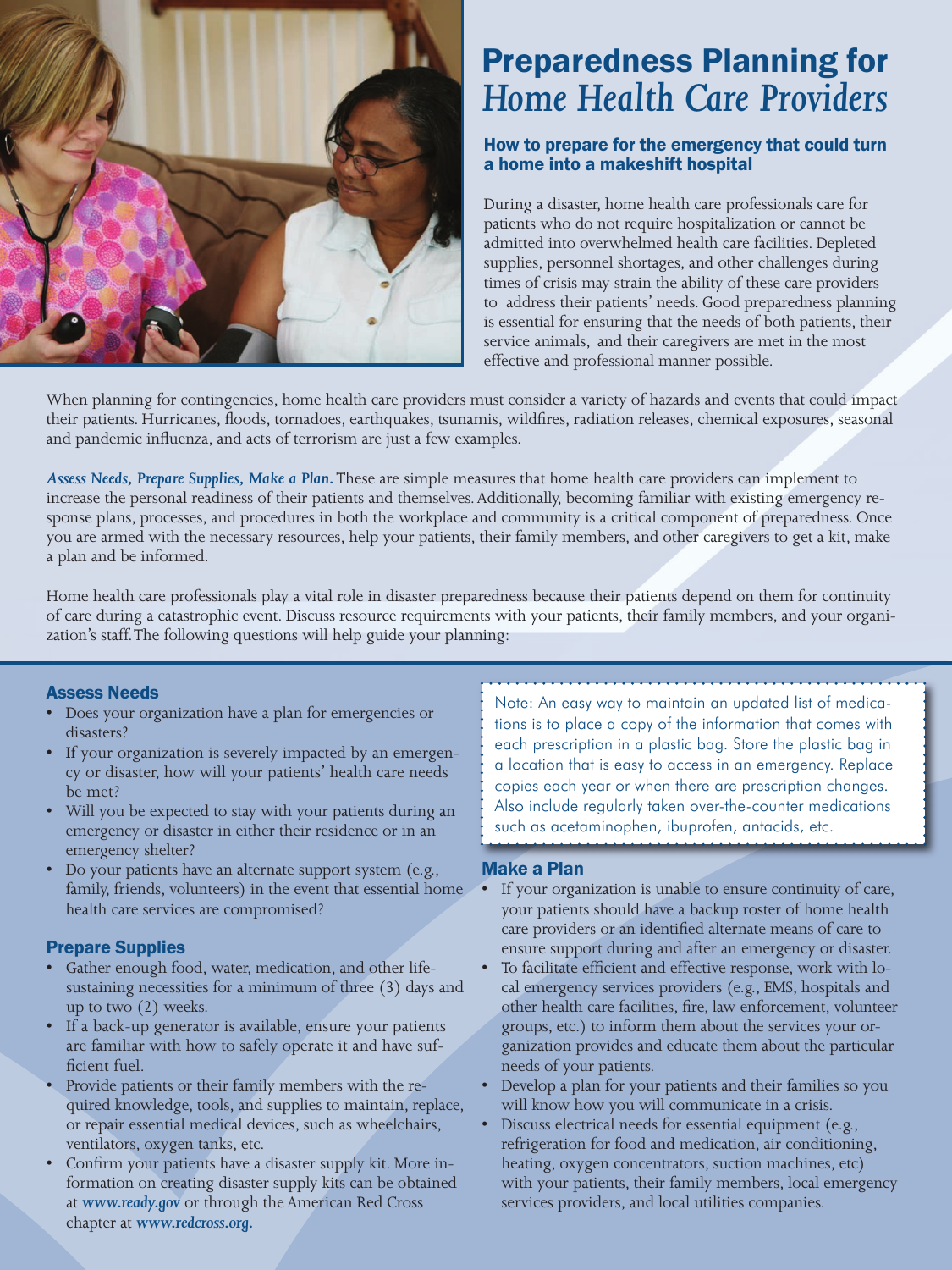

#### Helping patients may mean taking the show on the road in an emergency

While staying in a well-prepared home with the help of a home health provider is often the best approach to getting through a crisis, sometimes evacuation is required. Home health care providers should consider evacuation as early as possible, even if it may prove later to be unnecessary, because of the challenges faced by those with special health needs. Remember, not all shelters can support everyone and service animals and pets will also need assistance.

#### Basic Questions About Evacuation Shelters

- Will your patients require evacuation?
- Has your organization, patients, or their family contacted the American Red Cross for information on shelters?
- Are alternate shelter plans in place in the event that your patients are not able to reach designated shelters?

#### **Sheltering**

The criteria for staying in a special needs shelter varies by state or local government guidelines. In general, special needs shelters provide supervised care and shelter to a limited number of people requiring assistance due to pre-existing health conditions. Patients may qualify to stay at a special needs shelter if they are:

- Dependent on electricity to operate medical equipment
- In need of assistance with medication, injections, or simple dressing changes
- Receiving dialysis
- Receiving hospice services
- Demonstrating mild dementia, without abusive or wandering behavior. •

Home health care providers may be required to stay with their patients in special needs shelters during their stay. When assisting patients and their family members plan to shelter, consider the following:

- Learn the health and safety resources the shelter provides. •
- Determine which additional resources your patients will require if the shelter is not able to meet their needs. •
- Review your organization's plans, processes, and procedures for providing care and support for yourself and your patients while in the shelter. •
- If patients are oxygen dependent, make arrangements to obtain extra supplies of oxygen canisters, refills, and other equipment as needed. •
- Determine how patients will be transported to a special needs shelter and assist in making proper arrangements. •
- Assist patients and their family members to prepare emer-• gency supply kits with essential medications, equipment, and supplies that will not be provided by the shelter. Refer to *www.ready.gov* for a complete listing of kit supplies.
- Inform shelter managers if your patients have service animals. Pets are usually not permitted in special needs shelters. •

#### Household Pet and Service Animal Considerations

Service animals (e.g., seeing-eye-dogs, hearing and signal dogs, assistance dogs, etc.) must be allowed in shelters as extensions of the patient under the provisions of the Americans with Disabilities Act. Therapy animals, such as dogs who visit patients in hospitals and nursing homes, are not considered service animals. Many state and local jurisdictions will shelter household pets. Coordinate with the local animal control to understand the options and inform patients and their family members so they can plan for their shelter needs. Other pet and service animal considerations:

- Assist patients in making arrangements with family mem-• bers, relatives, friends, or other providers to care for pets during an evacuation or other extended emergency.
- Plan for a minimum of three (3) days and up to two (2) weeks of food and water (and possible medications) for your patients' pets and service animals.
- Prior to relocating to a shelter, assist patients in gathering necessary food, medications, food and water bowls, cat litter, cages, collars (with tags and/or paperwork showing proof of immunizations, if possible), leashes, and muzzles. •
- Contact animal control, the regional Humane Society or affiliate office, or a local veterinarian for more information. Additional information can be obtained from the Humane Society of the United States at *www.hsus.org.*

#### Emergency Plan Review

Review emergency plans and procedures with your patients, their family, and your organization each year. Be sure to review:

- All patient health and medical needs •
- Supplies to reflect evolving patient needs
- Patient, family, and emergency contact information •
- Healthcare-related legal documents •
- Patient, family, and organization communication plans •

#### Online Resources

- U.S. Department of Health and Human Services, Home Health Care During an Influenza Pandemic *www.pandemicflu.gov/plan/healthcare/homehealth.html*  •
- National Association for Home Care and Hospice *www.nahc.org*  •
	- U.S. Department of Homeland Security *www.ready.gov*



The Joint Commission, Home Care Accreditation Program • *www.jointcommission.org/AccreditationPrograms/HomeCare*